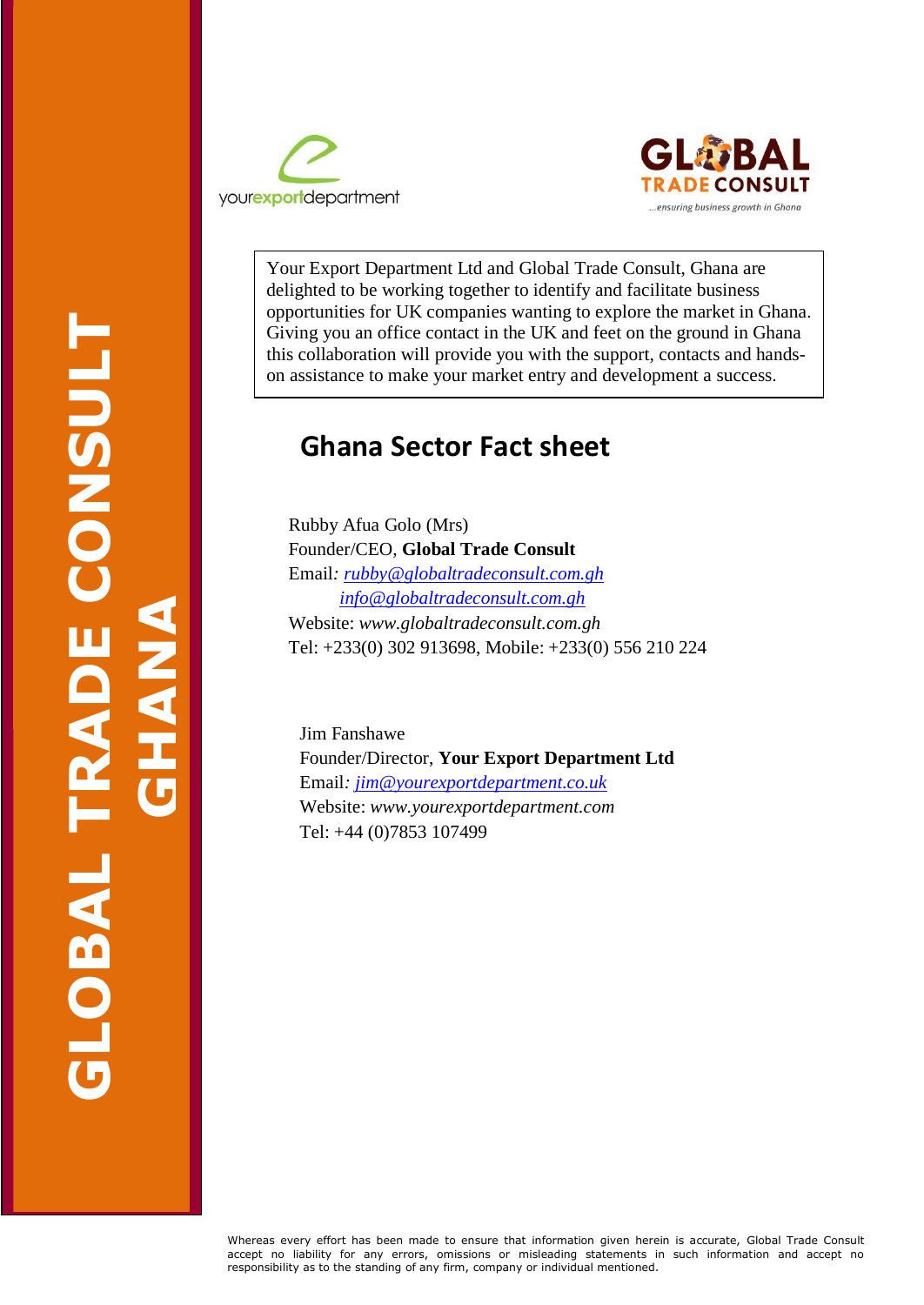Global Trade Consult (GTC) is a private consultancy firm that helps local/foreign companies succeed in Ghana.

We also help overseas companies bring their high quality products and services to the Ghanaian growing economy – acknowledged as the Gateway to Africa.

We offer expertise and contacts through our business network and our well trained commercial officers. We provide companies with the tools they require to be competitive in Africa.

## **Foreign Businesses**

GTC aims to help foreign businesses understand opportunities and overcome barriers to doing business in Ghana. We also help businesses gain confidence to explore and expand in emerging markets, improve knowledge of the competitive environment and improve overseas marketing strategy.

Most of our support to foreign businesses is delivered through our Tailored Market Introduction Service (TMIS). Our services to foreign businesses include:

- Providing assistance with market entry by conducting market research
- Providing high quality and professional event management ranging from product launches to seminars, presentations, breakfast meetings, luncheons, exclusive VIP meetings and receptions etc.
- Programme / Meeting Arrangement Services
- Introductions to potential customers / business partners / agents
- Background checks on potential business partners
- Organization of Trade Missions / Scoping visits into Ghana
- Company and Product Representation
- Travel arrangement services into Ghana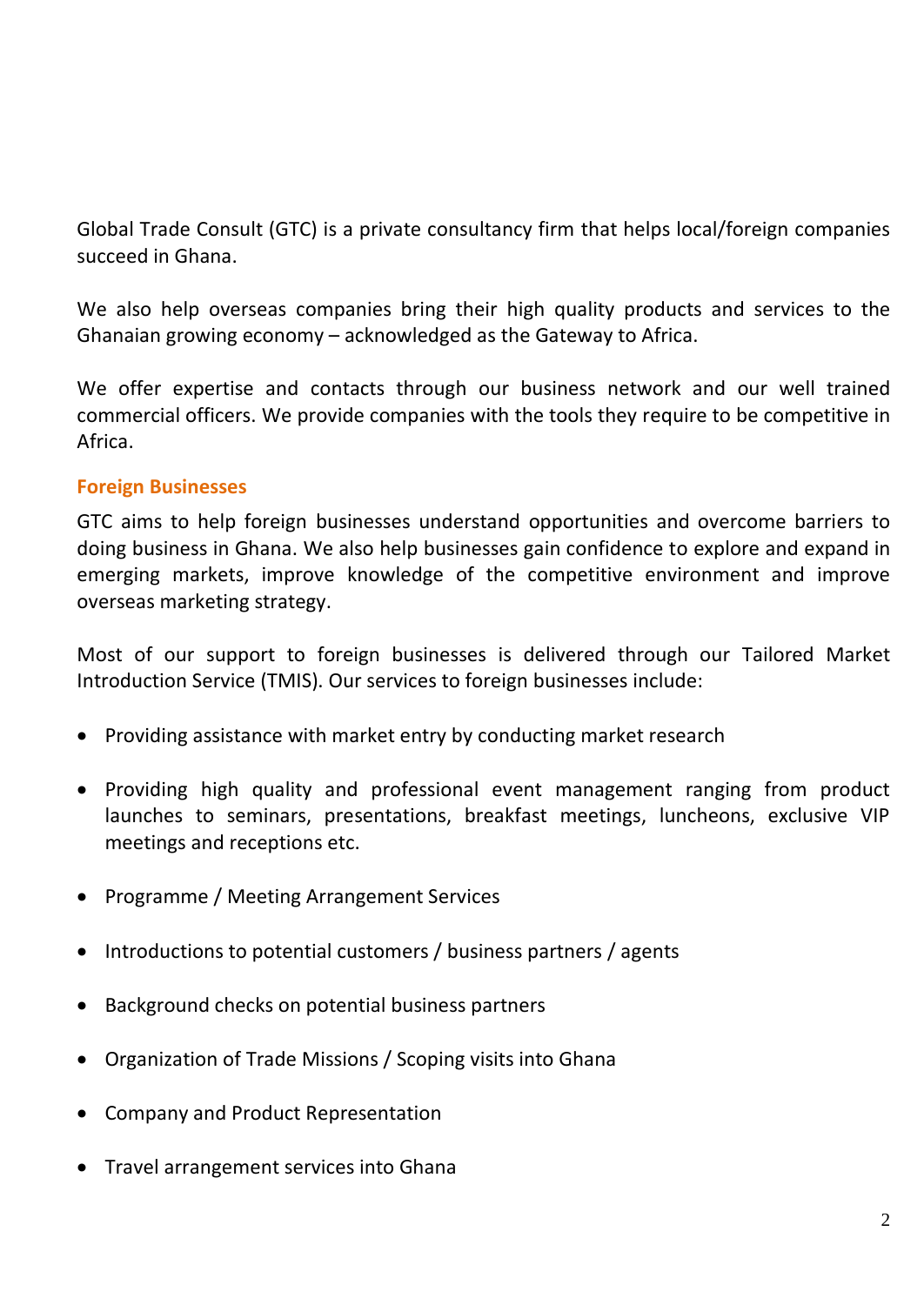- GTC strongly advises companies that have not previously traded in Ghana to consult the Ghana Investment Promotion Centre portal *[\(www.gipchana.com\)](http://www.gipchana.com/)* for advice on setting up business in Ghana.
- Please be sure to know appropriate sales and shipping terms before entering any contract negotiations. As a rule, GTC advice is that dealings should be on fully secure terms, i.e. cash in advance or irrevocable letters of credit confirmed by Bank of Ghana and re-confirmed by your resident country bank.
	- There are no legal barriers preventing entry into business in Ghana, except the minimum qualifications required by the professional bodies. Foreign companies seeking to do business in Ghana are expected to do so with incorporated companies or otherwise incorporate their subsidiaries locally. For more information, please visit the Ghana Investment Promotion Council website *www.gipcghana.com.*

## **Marketing**

• We can help identify facilities to host events and to help with market entry plans. These services are available through our TMIS offers. For further details, please contact the GTC team at *[info@globaltradeconsult.com.gh.](mailto:info@globaltradeconsult.com.gh)* 

## **Health**

• Visitors requiring medical attention can rely on private/public health facilities in major cities. Pharmacies are widespread and some are open 24 hours. A yellow fever vaccination is mandatory to enter Ghana.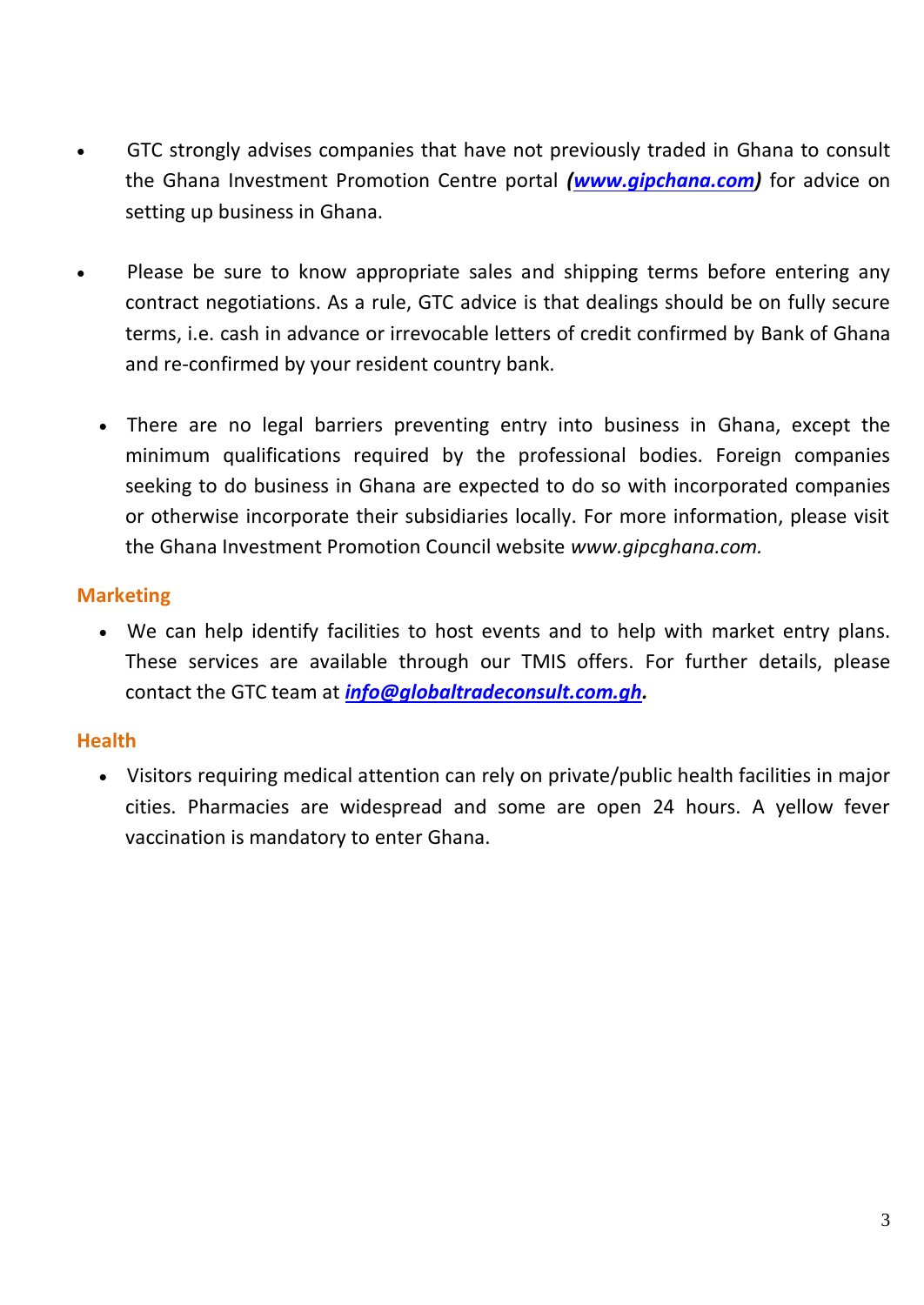# **Currency/ Payment**

The local currency is called the Ghana Cedi  $(\hat{c})$ . The exchange rate is approximately to the following currencies:  $E1 = GH \zeta$ 7.3,  $\zeta$ 1=5.6 and  $E1 = 6.2$  This rates changes on a daily basis.

Banking hours are 8.30a.m. – 4.00pm on week-days. If using a credit card, usual precautions should be strictly applied. It is possible to make secure transactions online and at ATMs/POS. Visitors are advised to bring dollars, sterling or euro, all of which can be exchanged in the hotel or at the local Forex Bureau. There are ATM machines at various banks that accept Visa, MasterCard and Union Pay.

- Do not give money to beggars on the street.
- Do not go out on your own to places you are not familiar with.
- Uber services are available and reliable in Ghana.

## **Electricity**

• Ghana has a 230-v, 50-Hz network. Two –pin EU and three-pin UK are standard.

## **Language**

• Ghana's official language is English.

### **Travel**

- When planning your trip, ensure you consult the Ghana Immigration Service website [\(www.ghanaimmigration.org\)](http://www.ghanaimmigration.org/) which is updated on a regularly basis and contains the latest advice on staying safe in Ghana.
- You should make plans to be collected at the international airport by a car and driver. The larger hotels offer a meet and greet services, as do various car rental companies.
- Alternatively, you may make use of Uber Service

### **Business Service Providers**

• Companies should take early legal advice on tax and customs liabilities to ensure that discussions on price points are fully informed.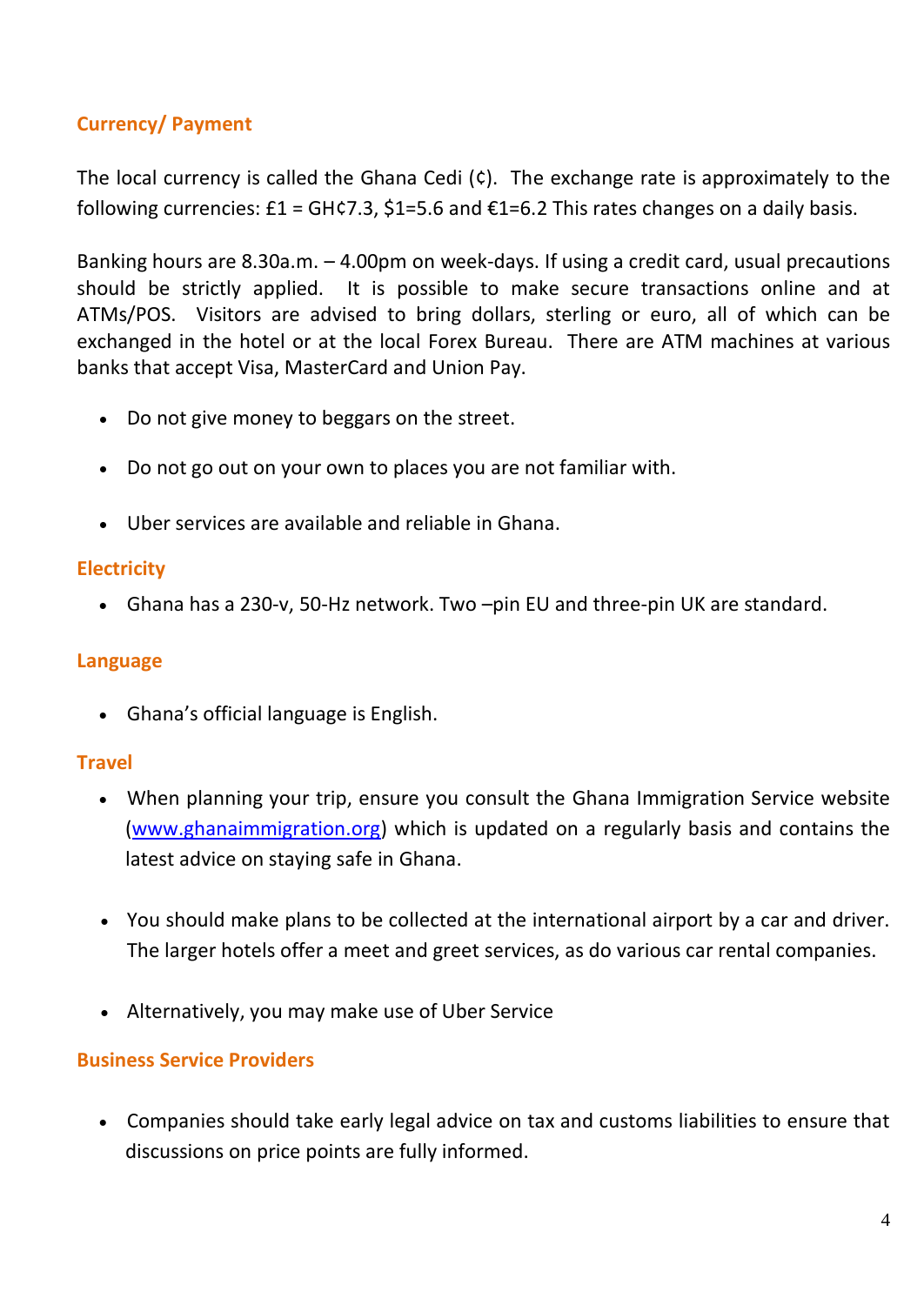• GTC team are able to provide, free of charge, contact details for a selection of lawyers, HR agencies, credit check, security, estate agents and serviced office providers upon request.

## **Did you know?**

**Education & Training:** There is a growing demand for foreign education and training services in Ghana. The GTC team is constantly exploring the best ways to provide assistances to foreign companies and institutions who are interested in these opportunities.

It is important that training companies and institutions identify their main areas of focus for the Ghana market and the type of delivery methods they can offer. The market is wide and opportunities exist from corporate training, under graduate/post graduate studies, capacity building within the education sector through to a range of other opportunities in the public and private sector. Please contact the GTC team to discuss your market development plans.

There are varied opportunities that exist in the educational sector in Ghana. There are both private and public sector involvement at all levels of the Ghanaian educational industry. This opportunity ranges from Pre-school, Junior High School, Senior High School, Universities/Colleges as well as Professional Qualification. Most teaching aids are also source from outside the country.

**Telecommunications:** The potential for growth in this sector is spectacular and readily apparent. Opportunities include provision of broadband facilities and services, Internet service provision, transaction processing, manufacture assembly and supply of computers and accessories, mobile banking, VAST services and e-Commerce and legal database services etc.

**Security/Defence:** As with any large African country where security concerns are paramount, there is great scope for the provision of security products and services in Ghana. There is growing interest in marine defence and security equipment to protect the offshore oil & gas infrastructure and to secure Ghana's territorial boundaries. The provision of physical security services (guards, CCTV etc.) is also growing with the continued increase in foreign direct investment.

**Mass Transport:** Ghana transport is currently involved in various on-going projects in the rail, ports, road, inland waterways and air transport systems. Mass transportation opportunities include railway rehabilitation, lake transportation systems, airport expansion, and air transport for domestic and sub-regional services.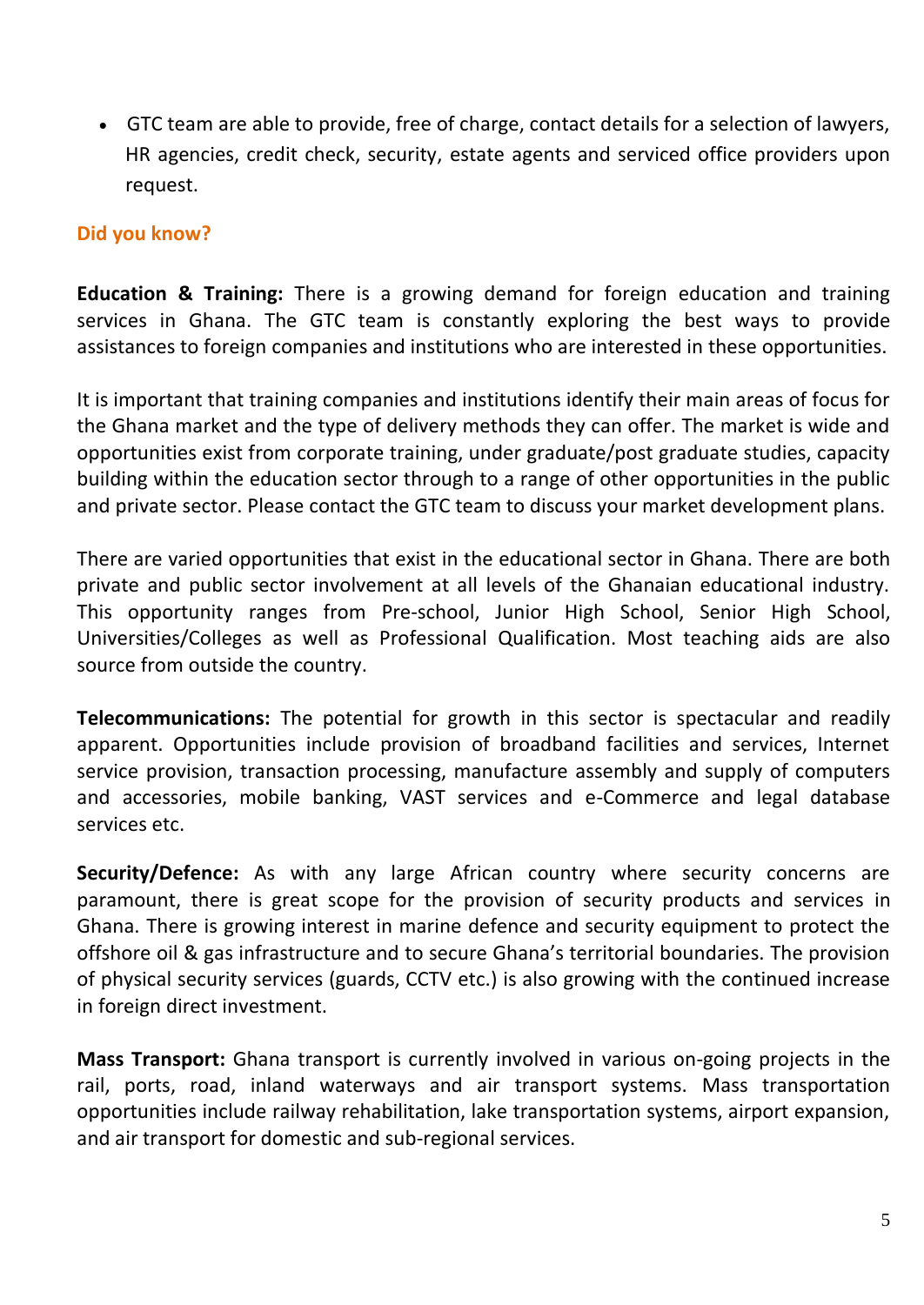**Power:** The private sector is encouraged to provide power for the national grid and there is government interest in developing renewable sources of energy. Business opportunities are therefore available in the power industry.

**Construction:** Construction of residential houses (low cost housing), high-rise quality apartments, retirement villages; industrial houses (warehousing facilities) and commercial houses (local shopping centres/malls, office accommodation, storage, etc.) and the provision of construction equipment and building materials are all on high demand.

**Oil and Gas:** The Jubilee Field, Ghana's first oil discovery in commercial quantities, with an estimated field reserve of over 1 billion barrels, went into production on 15<sup>th</sup> December 2010. Several larger oil & gas fields have come into production since and further exploration continues. Business opportunities exist in virtually every sector of the petroleum industry, both upstream and downstream. Opportunities also exist in the development of the port town of Takoradi, the centre for oil & gas activity in Ghana and other related amenities.

**Retail:** The purchasing power of consumers and demand for foreign brands and products is on a steady rise. New mall developments cater to a growing middle and upper class and there is a steady growth in modern retail options.

**Banking:** The banking sector is a well-regulated industry in Ghana with a good corporate governance structure. The industry has undergone some restructuring in recent times and the Bank of Ghana has brought the minimum capital requirements to \$400,000 million. About 20 banks have met this requirement set by the Bank of Ghana. This shows their readiness to continue as commercial or universal bank.

**Tourism:** This is one of the fastest growing sectors in the economy and it is expected to grow at an average of 4.1% per annum over the next two decades driven largely by the country's unique historical, cultural and natural attractions. Some areas to focus on include the construction and provision of services for multi-hotel resorts, lake/river resort development, and the establishment of ecotourism packages, entertainment centres (cinemas, conference facilities etc.) and national parks etc.

**Agriculture & Fisheries:** Opportunities for producers and processing companies in various crops for national, regional and European markets, irrigation facilities, technology and support services, raw materials and post-production services.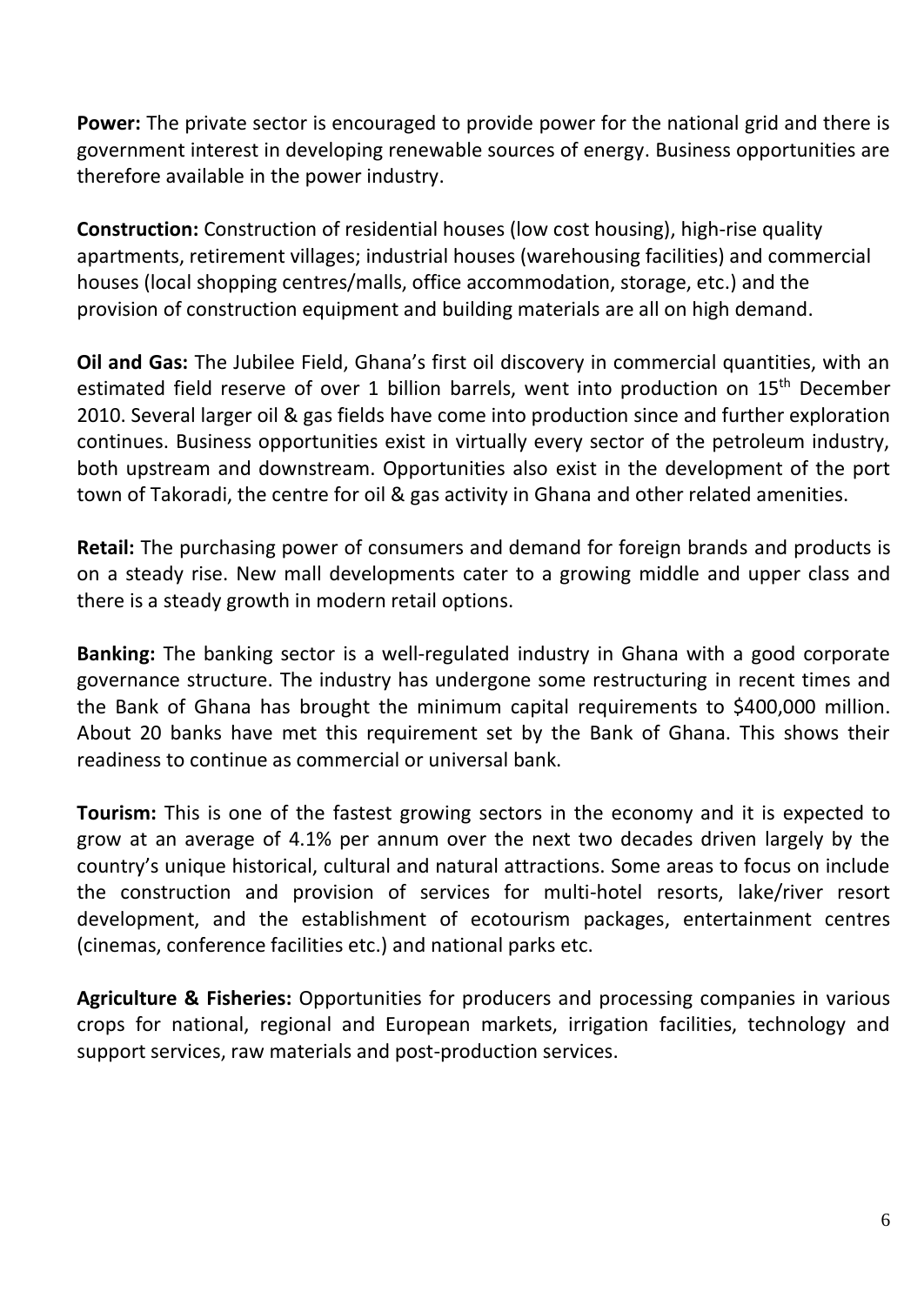## **The Economy**

Ghana's economy grew 7.4 percent year-on-year in the third quarter of 2018, following a 5.4 percent expansion in the previous period. It was the strongest growth rate since the third quarter of 2017, mostly driven by the industry and services sectors. The annual inflation rate in Ghana eased to 9 percent in January of 2019 from 9.4 percent in the prior month. It is the lowest inflation rate since December 2012, as prices slowed for both food (8.0% vs 8.6% in December) and non-food products (9.5% vs 9.8%).

### **CONDUCTING BUSINESS IN GHANA**

#### **Communications**

- As a rule, your first approach to a Ghanaian company should be by email followed by a call. The country code is +233. Mobile phones are extremely common and are the default form of communication for most business contact. Connection quality varies on local and international calls, and the latter are more expensive. Internet access is common in cities.
- The best time to call is 0900-1200hrs and 1330-1500hrs local time. NB: Ghana operates on GMT time zone
- You may also consider buying a local SIM and "pay-as-you-go" cards for your stay in Ghana.

#### **Visa**

• Obtaining a visa for Ghana can take about two (2) weeks. So apply for your visa as soon as you can. GTC team can provide a visa facilitation letter to business visitors (through our TMIS chargeable service only) and liaise with the respective Ghana High Commission/Embassies abroad.

#### **Etiquette**

• Greetings in Ghana are important. New arrivals to the country should try to remember not to greet, eat, direct or give things out with the left hand. All greetings start with a handshake and start from the right and work round to the left  $-$  no matter the hierarchical structure of the welcoming group. This also applies at funerals where the bereaved will be at the centre of a seated area – start at the right and work one's way around the whole line. A lack of a formal greeting in a public forum indicates impoliteness and disrespect.